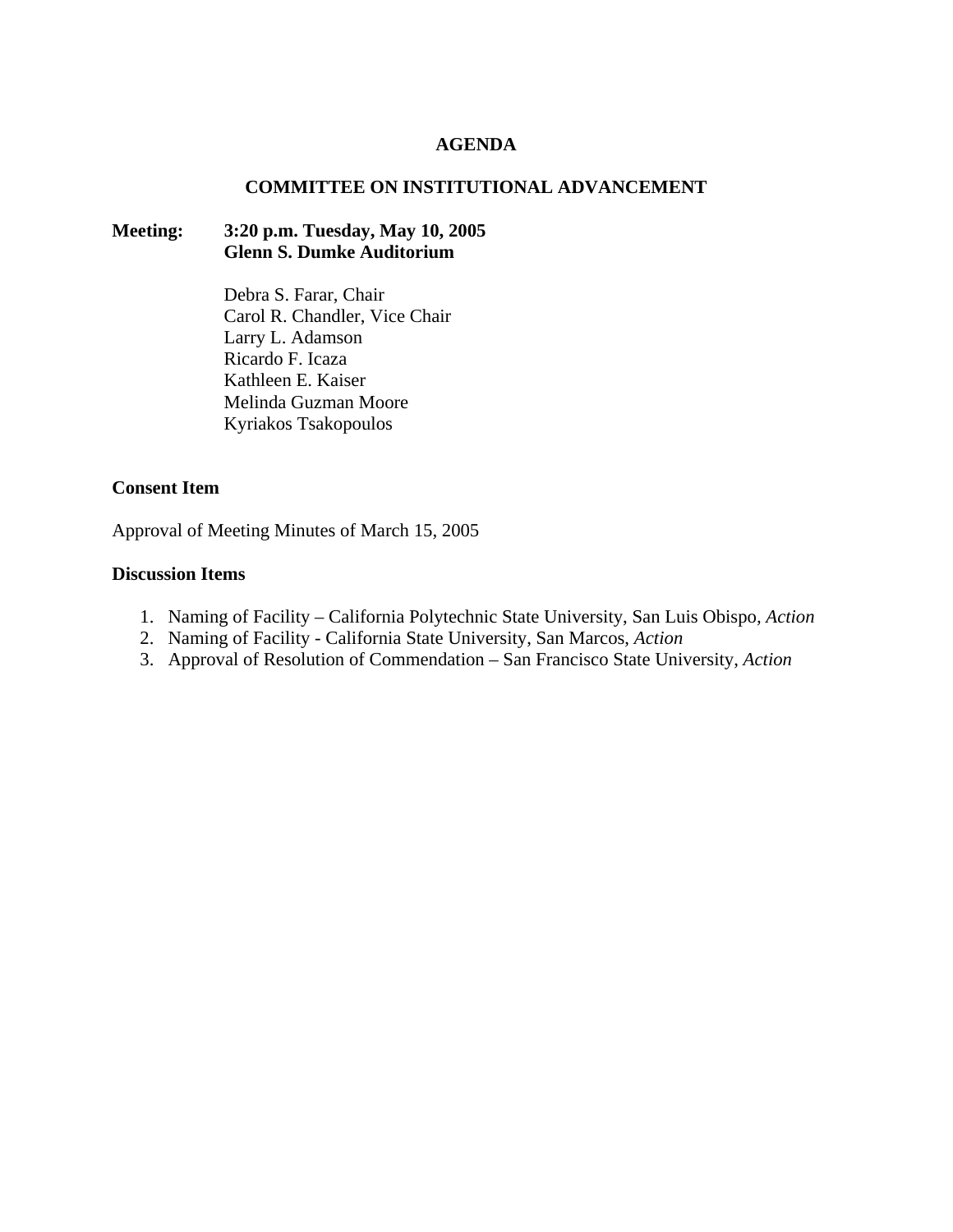# **MINUTES OF MEETING OF COMMITTEE ON INSTITUTIONAL ADVANCEMENT**

**Trustees of The California State University Office of the Chancellor Glenn S. Dumke Conference Center 401 Golden Shore Long Beach, California** 

**March 15, 2005** 

### **Members Present**

Debra S. Farar, Chair Carol R. Chandler, Vice Chair Larry L. Adamson Kathleen Kaiser Shailesh J. Mehta Murray L. Galinson, Chair of the Board Charles B. Reed, Chancellor Kyriakos Tsakopoulos

### **Approval of Minutes**

The minutes of January 25, 2005 were approved as submitted.

# **Naming of an Academic Program – California State University, Long Beach**

Mr. Richard P. West, executive vice chancellor and chief financial officer, presented the item. The item requests approval to name the Center for Commercial Deployment of Transportation Technologies (CCDoTT) at California State University, Long Beach in honor of the late James Ackerman.

The naming recognizes James Ackerman for developing the concept and framework for CCDoTT that enabled the university to engage in research and development related to transportation, particularly as it relates to the Long Beach and Los Angeles ports. He assisted in securing more that \$30 million in federal appropriations for the program.

The committee unanimously recommended adoption of the resolution to name the Center for Commercial Deployment of Transportation Technologies as the James Ackerman Center for the Commercial Deployment of Transportation Technologies (RIA 03-05-04).

#### **Naming of an Academic Program – California State University, Long Beach**

Mr. West presented the item for approval to name the Center for Ethical Leadership at California State University, Long Beach as the Ukleja Center for Ethical Leadership.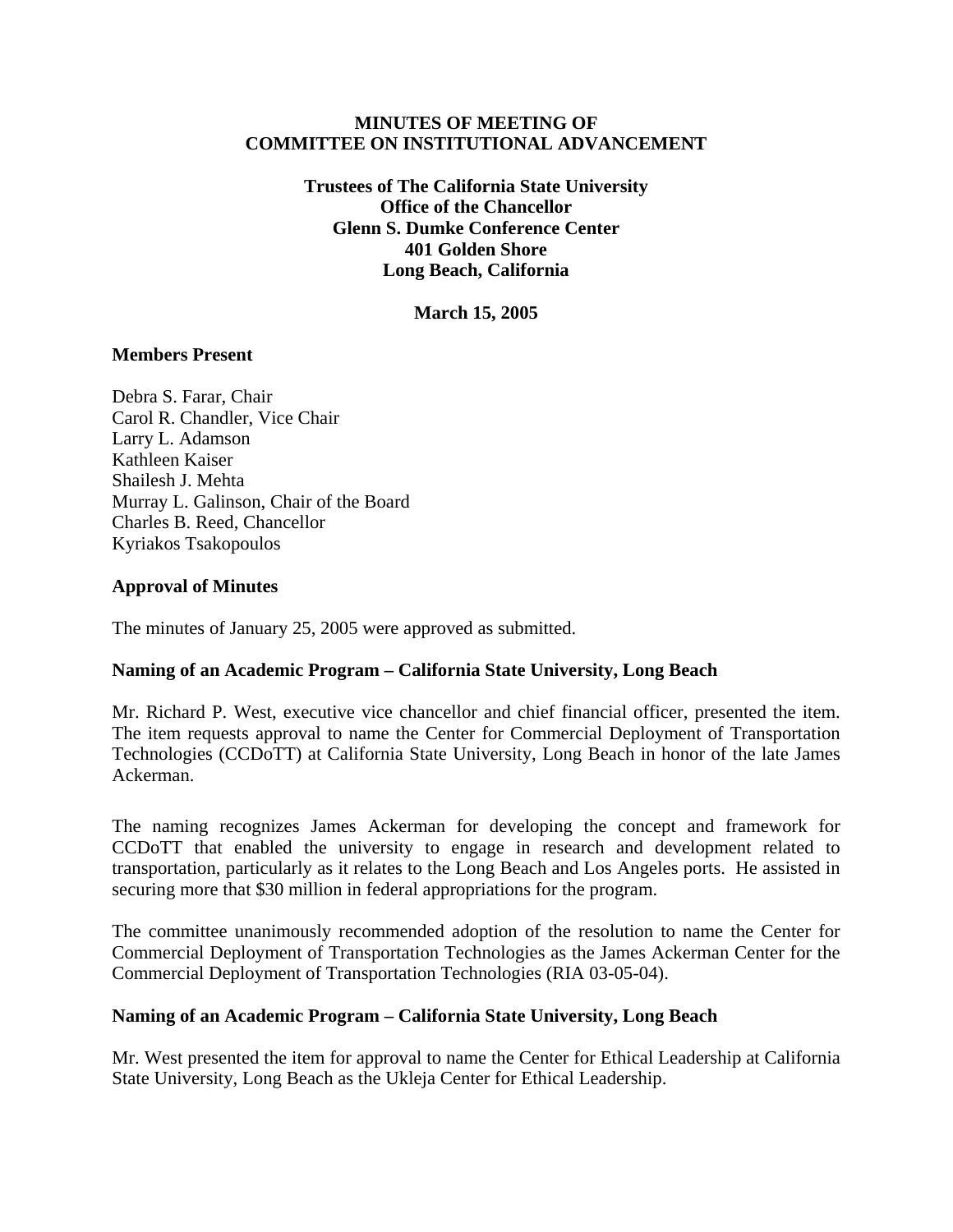2 Inst. Adv.

The naming recognizes Mick and Louise Ukleja for their substantial gift toward a \$2.5 million endowment to establish the Center for Ethical Leadership and their commitment to assist in raising additional funds for the center's continued support. Dr. Maxson praised Mick Ukleja as distinguished alum of the university

The committee unanimously recommended adoption of the resolution to name the Center for Ethical Leadership at California State University, Long Beach as the Ukleja Center for Ethical Leadership (RIA 03-05-05).

# **Measuring Advancement**

Mr. West and Peter Smits, Vice President for University Advancement, California State University, Fresno presented the item to adopt a set of guiding principles for advancement operations, as well as, goals for performance. The presentation included a history of the development of California State University advancement programs.

The committee recommended approval of the proposed resolution (RIA 03-05-04).

Chair Farar concluded the meeting.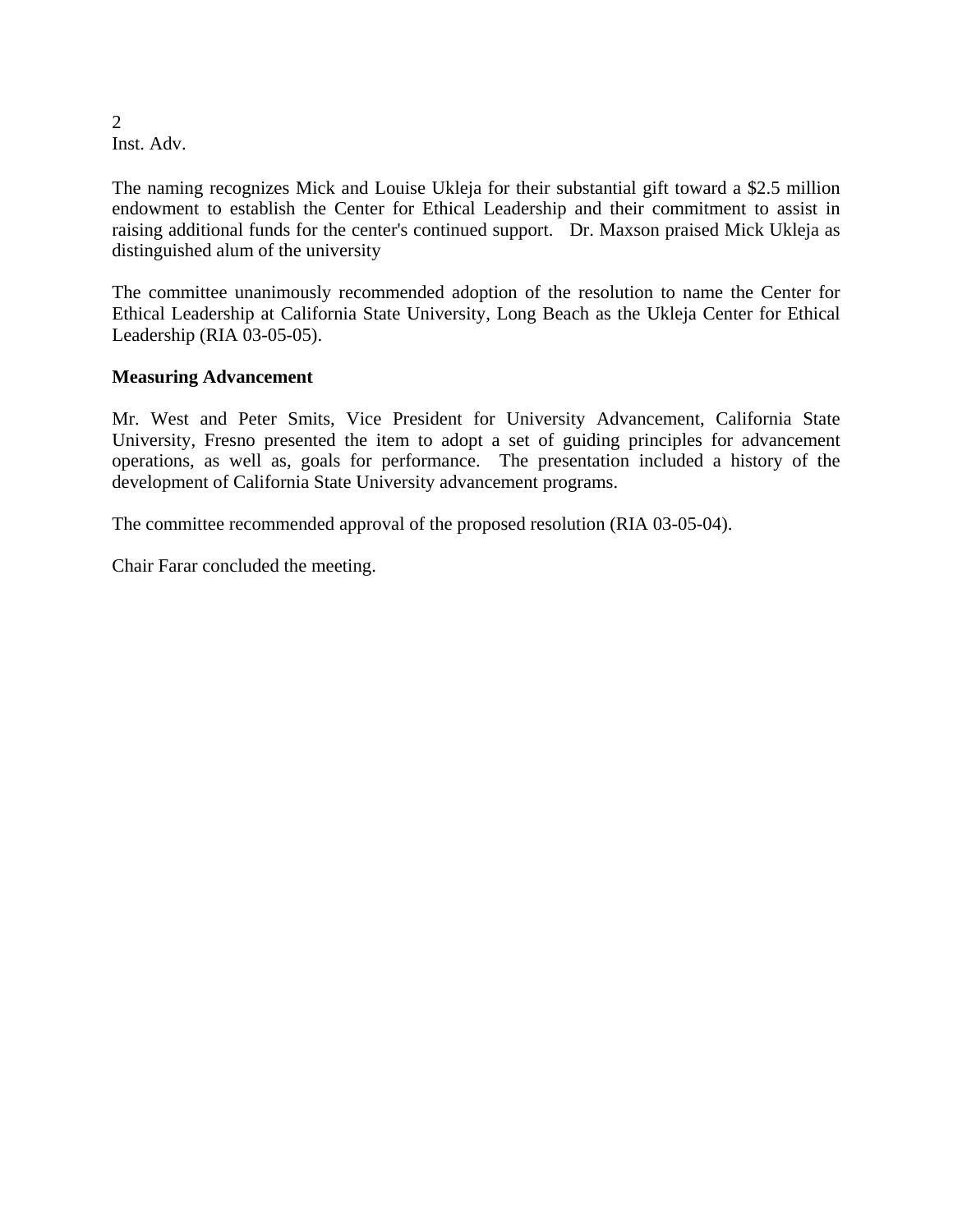**Action Item**  Agenda Item 1 May 10, 2005 Page 1 of 2

# **COMMITTEE ON INSTITUTIONAL ADVANCEMENT**

# **Naming of Facility – California Polytechnic State University, San Luis Obispo**

# **Presentation by:**

Richard P. West Executive Vice Chancellor and Chief Financial Officer

# **Summary**

This item will consider naming the outdoor feature, informally known as the three-acre lawn, as Richard J. O'Neill Green. This area, located on 3.1 acres, includes a landscaped lawn, a rose garden and the Cal Poly Remembrance Pond. It is located in the campus core adjacent to California Boulevard and the Orfalea College of Business. The specific location of O'Neill Green is identified as Areas A, B, and C on the attached map.

This proposal, submitted by California Polytechnic State University, San Luis Obispo, meets the criteria and other conditions specified in the Board of Trustees Policy on Naming California State University Facilities and Properties including approval by the system review panel and the campus academic senate.

# **Background**

A successful land developer and benefactor to education, humanitarian and conservation causes, Richard J. O'Neill has provided faithful and generous support that has advanced a variety of programs at Cal Poly, his alma mater. For more than five decades, Mr. O'Neill has served on numerous University committees, contributing time, expertise and wisdom to help create an institution with world-class programs and facilities. He is a proven role model, working tirelessly to steward others into volunteer leadership capacities.

Mr. O'Neill served as a member of Cal Poly's Partners in Excellence and is a lifetime member of the President's Circle. In recognition of his steadfast service as an alumnus, in 2000 he became one of six to receive the Alumni Association's highest honor, the Distinguished Service Award. His advocacy became the catalyst for Cal Poly's inclusion in Division I athletics. For his service to Cal Poly Athletics, Mr. O'Neill was inducted into the Cal Poly Athletics Hall of Fame in 1987 and is one of four inducted into the prestigious Athletics Hall of Distinction.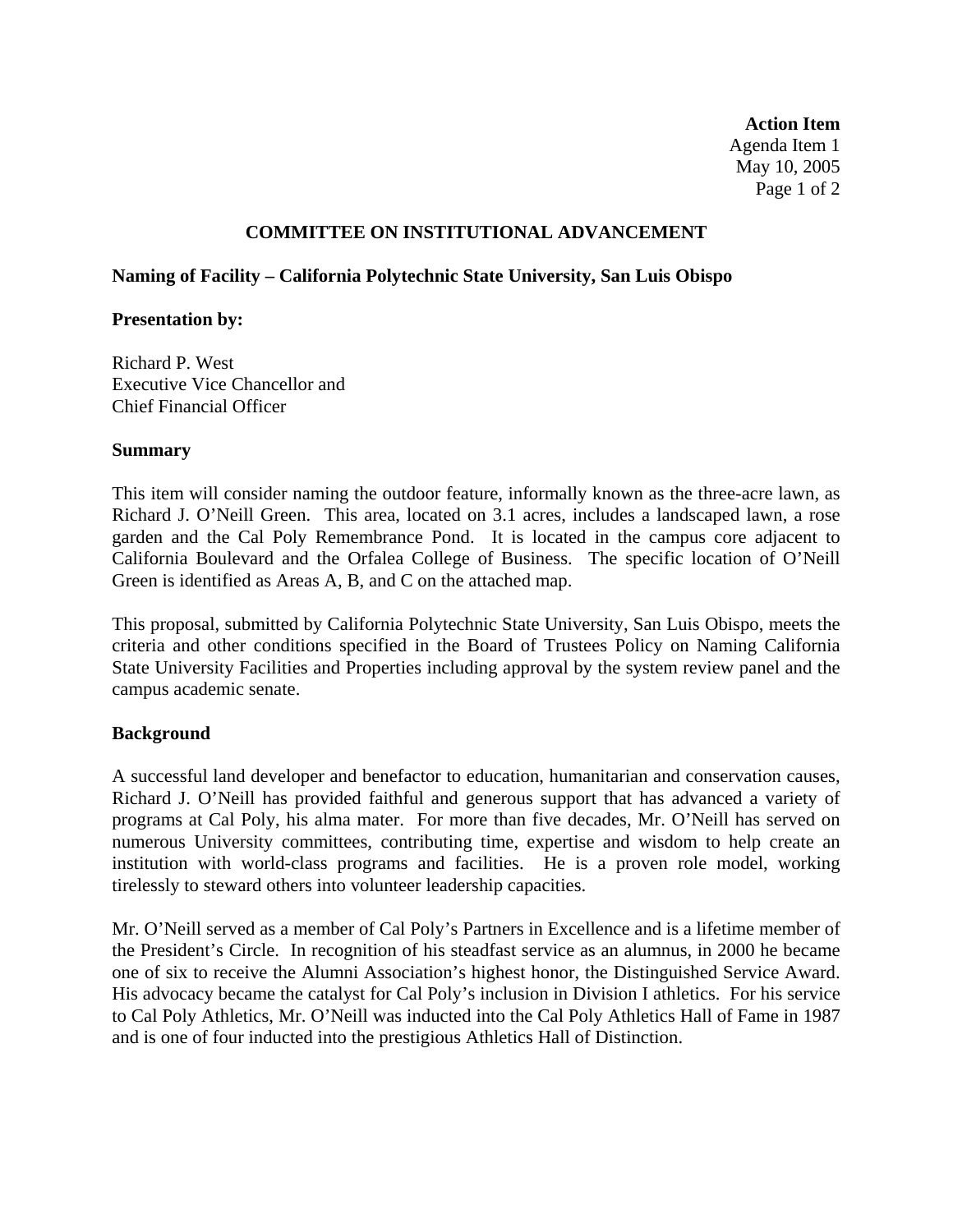Inst Adv Agenda Item 1 May 10, 2005 Page 1 of 2

The naming of the O'Neill Green is a fitting tribute to Richard J. O'Neill, and advocate of open space preservation and a supporter of intercollegiate athletics, who is recognized for his extraordinary generosity, leadership and commitment to California Polytechnic State University.

The following resolution is recommended for approval:

**RESOLVED**, By the Board of Trustees of the California State University, that the 3.1 acre outdoor feature identified in the attachment as Areas A, B and C which includes a landscaped lawn, rose garden and the Cal Poly Remembrance Pond at California Polytechnic State University, San Luis Obispo, be named the Richard J. O'Neill Green.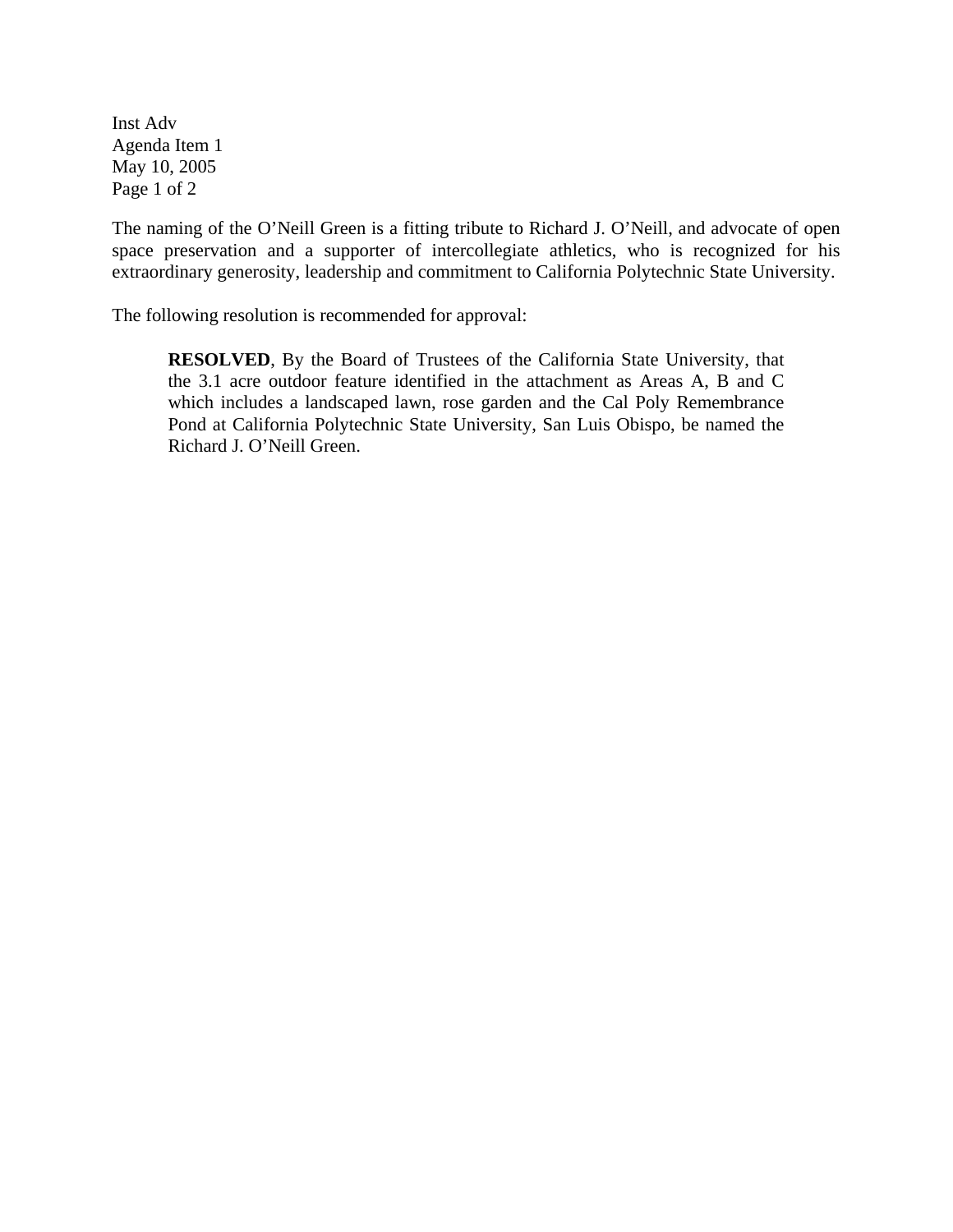

 $A \times N$ 

s

 ${\bf L}$   ${\bf U}$   ${\bf I}$   ${\bf S}$ 

FACILITY SERVICES

 $O$   $B$   $I$   $S$   $P$ 

 $\Omega$ 

FACILITIES PLANNING and CAPITAL PROJECTS

PS TAB

PLOT BY

rwolf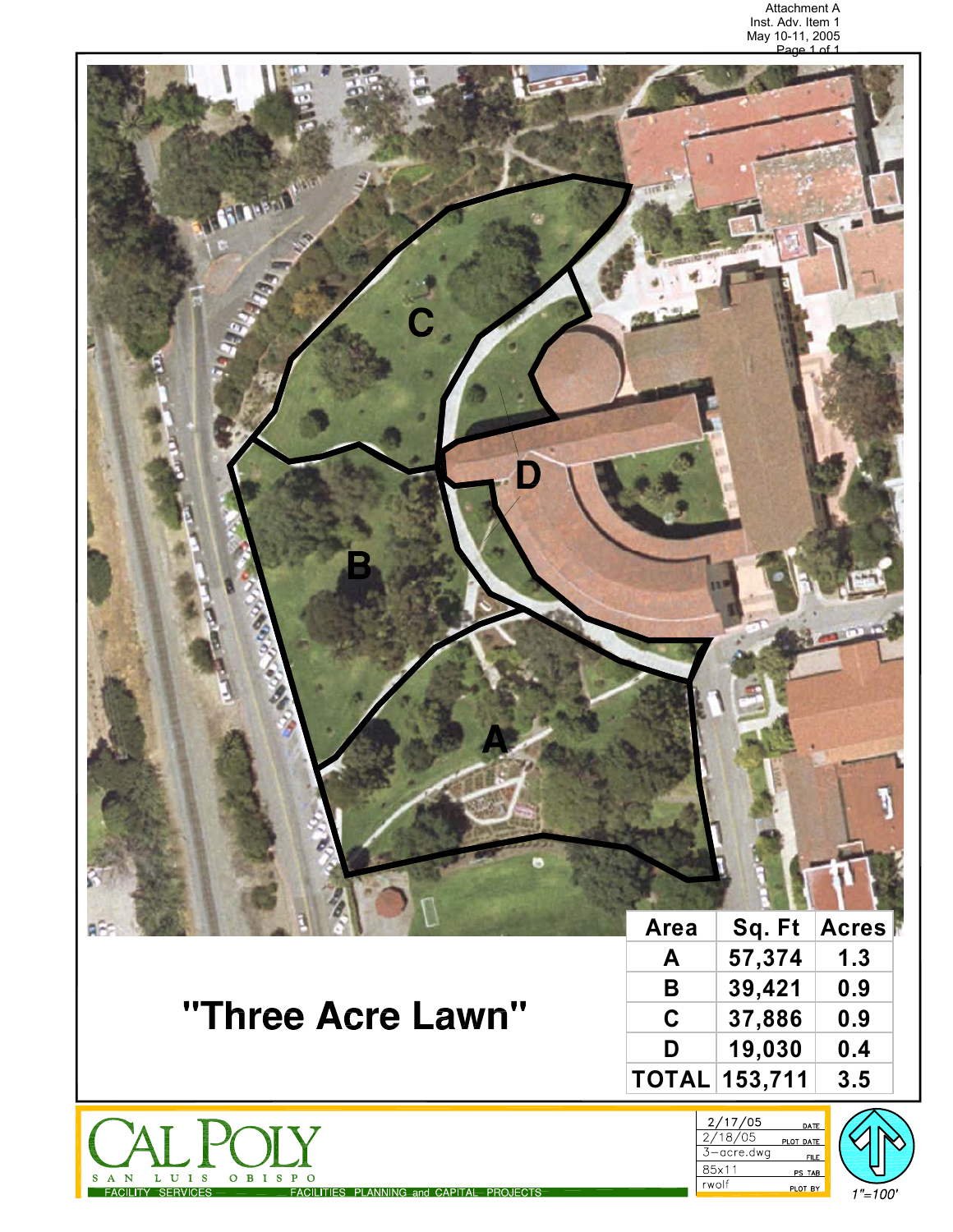**Action Item**  Agenda Item 2 May 10, 2005 Page 1 of 2

### **COMMITTEE ON INSTITUTIONAL ADVANCEMENT**

### **Naming of Facility – California State University, San Marcos**

#### **Presentation by:**

Richard P. West Executive Vice Chancellor and Chief Financial Officer

### **Summary**

This item will consider naming Business Building 13 at California State University, San Marcos as Markstein Hall.

This proposal, submitted by California State University, San Marcos, meets the criteria and other conditions specified in the Board of Trustees Policy on Naming California State University Facilities and Properties including approval by the system review panel and the campus academic senate.

# **Background**

The proposed naming recognizes a \$5 million pledge by Kenneth and Carole Markstein in support of the College of Business Administration. The gift will be used to complete the building by providing upgrades, furnishings and technology; to assist in faculty enrichment, especially in faculty recruitment/ retention efforts and in the area of faculty development/ research; to provide scholarships for students; and to fund future program development. This gift will greatly enhance the University's ability to serve the students and the local business community by enabling the College to provide the highest quality education possible and develop future programs responsive to the needs of the region.

Mr. Markstein is a distinguished graduate of San Jose State University who earned a Bachelor of Science degree in Finance in 1974. After completing his degree, he joined Markstein Beverage Company and helped build the business into a successful \$50 million per year operation with over 120 employees. Markstein Beverage Company is a wholesale distributor of Anheuser Bush products, as well as, various non-alcoholic beverages. In 1987, Mr. Markstein and his brother purchased Mission Distributing in San Marcos, California and he became President and CEO. Mr. Markstein also holds the positions of President and CEO of AM&S of San Diego, Inc. and Vice President of Markstein Beverage Company of Sacramento.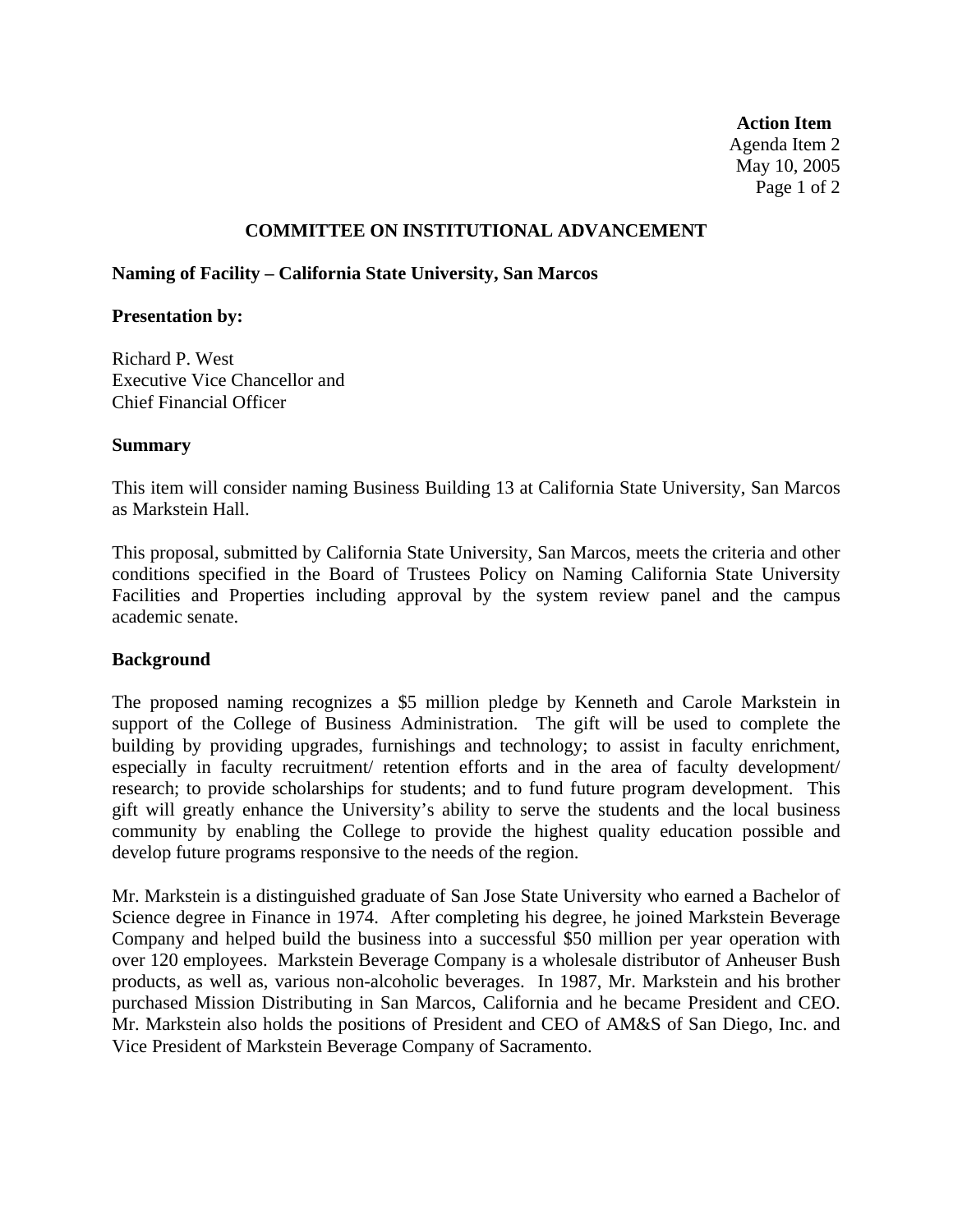Inst Adv Agenda Item 2 May 10, 2005 Page 1 of 2

Mr. Markstein is a well-respected businessman in the community and in his industry. He has actively served on both professional and civic boards, including the Rancho Santa Fe Community Board, Ecke YMCA Board, and the Anheuser-Busch Advisory Board.

Mr. and Mrs. Markstein have been generous contributors to the University since 1991, and were recognized for their support of the University as University Ball honorees in 1995. Mr. Markstein has also been an active volunteer leader serving on the Trust Board since 2002 and as an Advisory Board member of the College of Business Administration since 1996.

The following resolution is recommended for approval:

**RESOLVED,** By the Board of Trustees of the California State University, that Business Building 13 at California State University San Marcos, be named Markstein Hall.